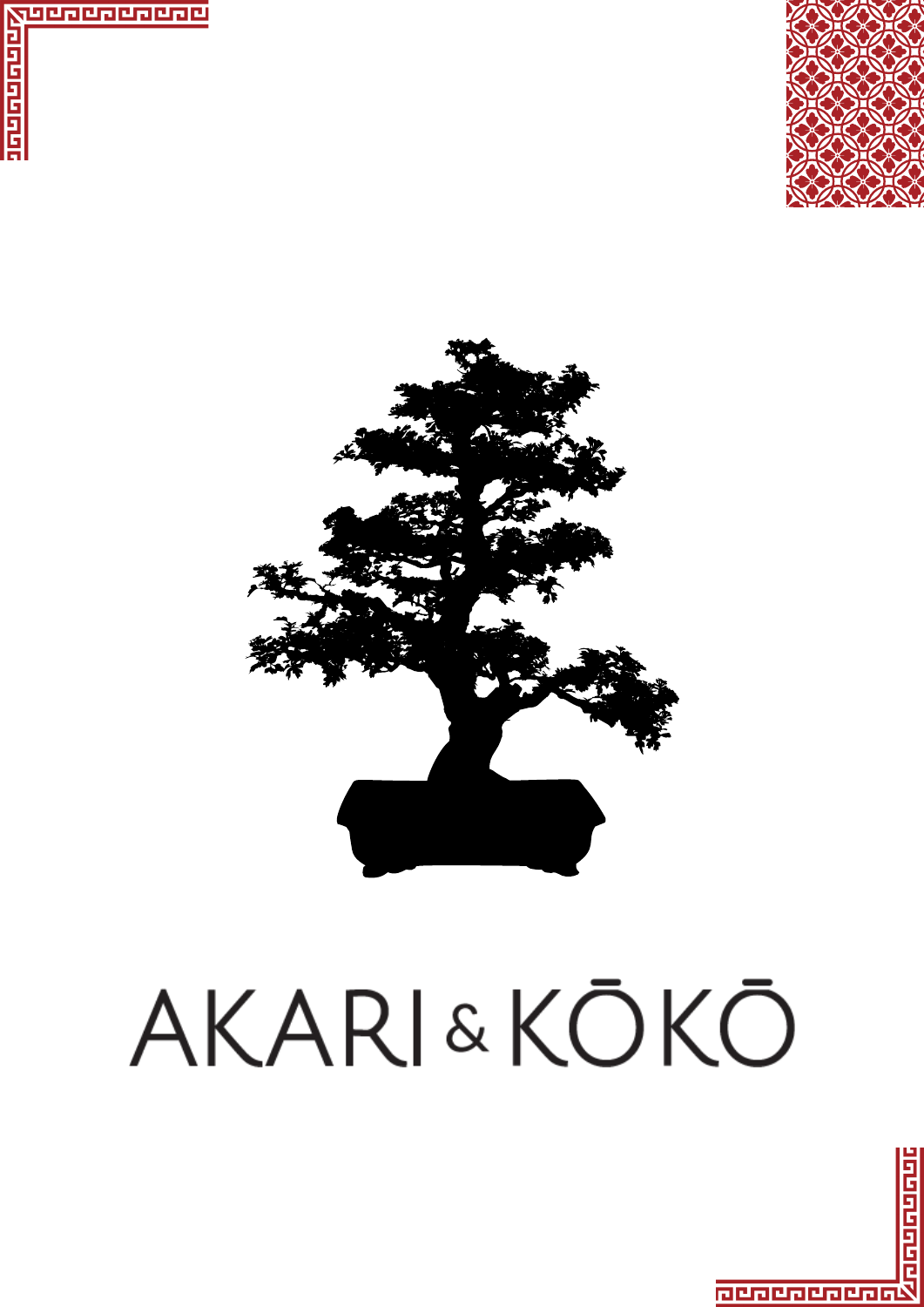

#### **SOUP**



<u> Ønnunnun</u>

<u>menenenenin</u>

**Tom Yum Prawn Soup | 750** *spicy Thai prawn broth, cherry tomatoes*

**Chilli Broccoli Soup | 550** *chilli, broccoli florets, soya*

**Sour & Pepper Chicken Soup | 650** *thick chicken, vegetables and tofu soup, kikkoman soy and xiao shing vinegar*

> **Tofu Miso Soup | 550** *Japanese style broth, wakame, spring onion and tofu*

# **SALAD**

**Grilled Thai Chicken Salad | 650** *basil, mint, coriander, green beans, onion, cucumber, tamarind dressing*

> **Gomae Bocconcini Salad | 650** *spinach, cherry tomato and bocconcini, sesame dressing*

> > **Som Tam Salad | 600**

*spicy, sour, and sweet northern Thai salad with green papaya, peanuts, mint, green beans and cherry tomatoes*

The above prices are in Nepalese currency  $\varepsilon$  further subject to applicable taxes. Kindly let your order taker know if you are allergic to any ingredients. *V e g et a ri a n N o n - v e g et a ri a n*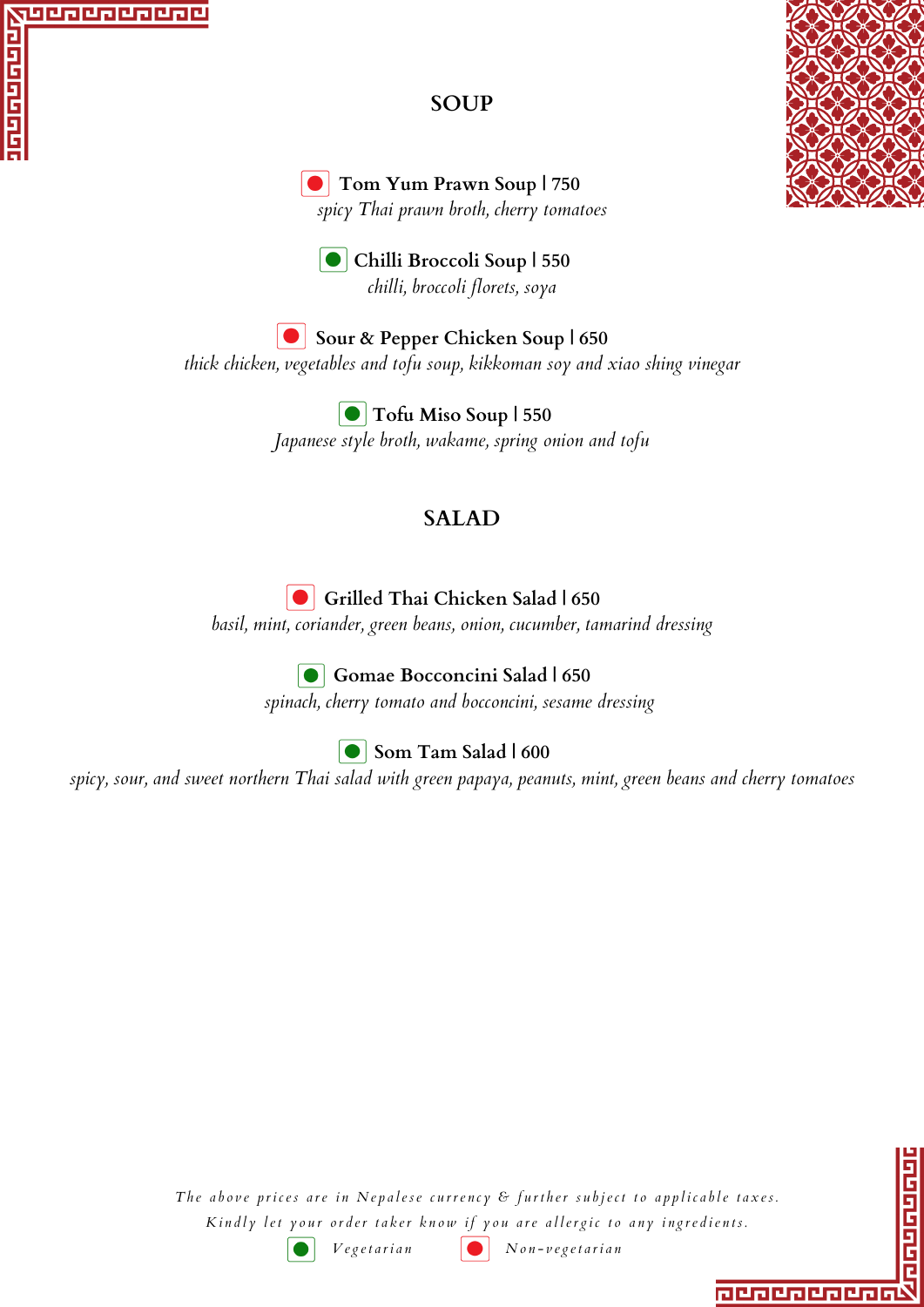

# **SMALL PLATES**

**Rock Shrimp Tempura | 1450** *crisp prawns, jalapeno dressing, spicy mayonnaise, lime, and sesame*

> **Togarashi Squid | 950** *crispy fried squid, togarashi seasoning*



**Fish in Black Bean Sauce | 950** *crispy fish, black bean sauce*

**Korean Fried Chicken Lollipop | 850** *crispy chicken lollipop, gochujang mayonnaise and spring onions*

> **Japanese Chicken Karage | 850** *Japanese fried chicken, picante mayonnaise*

**Five Spiced Chicken Meatballs | 850** *tossed in a Thai chilli glaze*

**Burmese Chilli Lamb | 1200** *crisp lamb slivers tossed, chilli peppers and Burmese spices*

**Heavenly Buff with Basil | 1200** *buff slivers, oyster sauce, coriander seeds, Sichuan peppercorns and basil*

**Tempura - Vegetable | Prawns | 750 | 1450** *crispy batter fry, choice of vegetable or prawns, dipping sauce*

> **Edamame | 750** *tossed with butter, garlic and sea salt*

**Shitake and Waterchestnut Spring Rolls | 750** *served with Thai chilli sauce*

> **Honey Chilli Fries | 650** *French fries in a sweet and spicy glaze*

**Spinach and Cream Cheese Wonton Parcel | 750** *with sriracha mayonnaise*

**Kimchi Wonton Nachos | 650** *crisp wonton nachos, kimchi, gochujang mayonnaise, jalapeno, cheese sauce*

The above prices are in Nepalese currency & further subject to applicable taxes. Kindly let your order taker know if you are allergic to any ingredients. *V e g et a ri a n N o n - v e g et a ri a n*



<u> Ønnunun</u> penenenen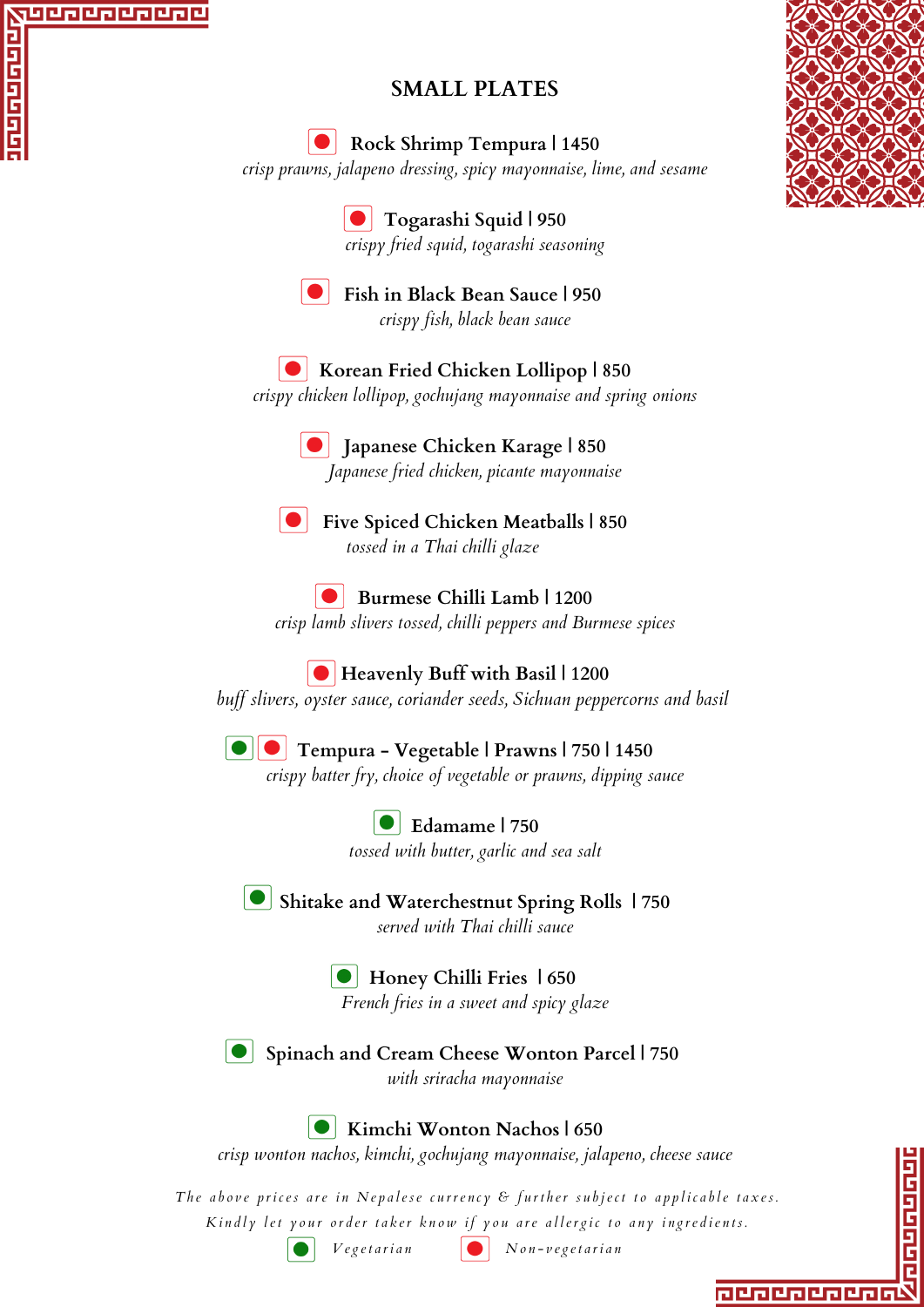

#### **ORIENTAL GRILLS**



<u> Ønauaaaa</u>

<u>लयनयनयनयनन</u>

#### **Thai Chicken Satay | 1150**

*chicken skewers, lemongrass, galangal and chilli, spicy peanut sauce, vegetable acar*

**Chicken Yakitori | 1150** *Japanese grilled chicken skewers with negi, teriyaki sauce and daikon zuma*

> **Sake Marinated Chicken Wings | 1150** *with sea salt and chilli lime*

**Chargrilled Pork Belly | 1250** *spicy sesame ponzu sauce and vegetable acar*

**Grilled Whole Trout | 1350** *served on a bed of sauteed mushrooms and bok choy*

**Chargrilled Prawns with Sesame Ponzu | 1500** *with bok choy and crispy shallots*

**Spicy Miso Grilled Vegetables | 1050** *assorted vegetables marinated with chilli and miso with kewpie mayonnaise and tsukemeno*

#### **DIM SUMS**

**Chicken Dimsum | 1150** *flavored chicken dumplings*

**Prawn Dimsum | 1350** *translucent dumplings with a flavored prawn and shitake mushroom filling*

**Edamame and Truffle Dumpling | 850** *with water chestnut, truffle essence, Japanese 7-spice, ginger, and soya*

**Crystal Spinach and Corn Dumpling | 850** *garlic and roasted corn*

The above prices are in Nepalese currency & further subject to applicable taxes. Kindly let your order taker know if you are allergic to any ingredients. *V e g et a ri a n N o n - v e g et a ri a n*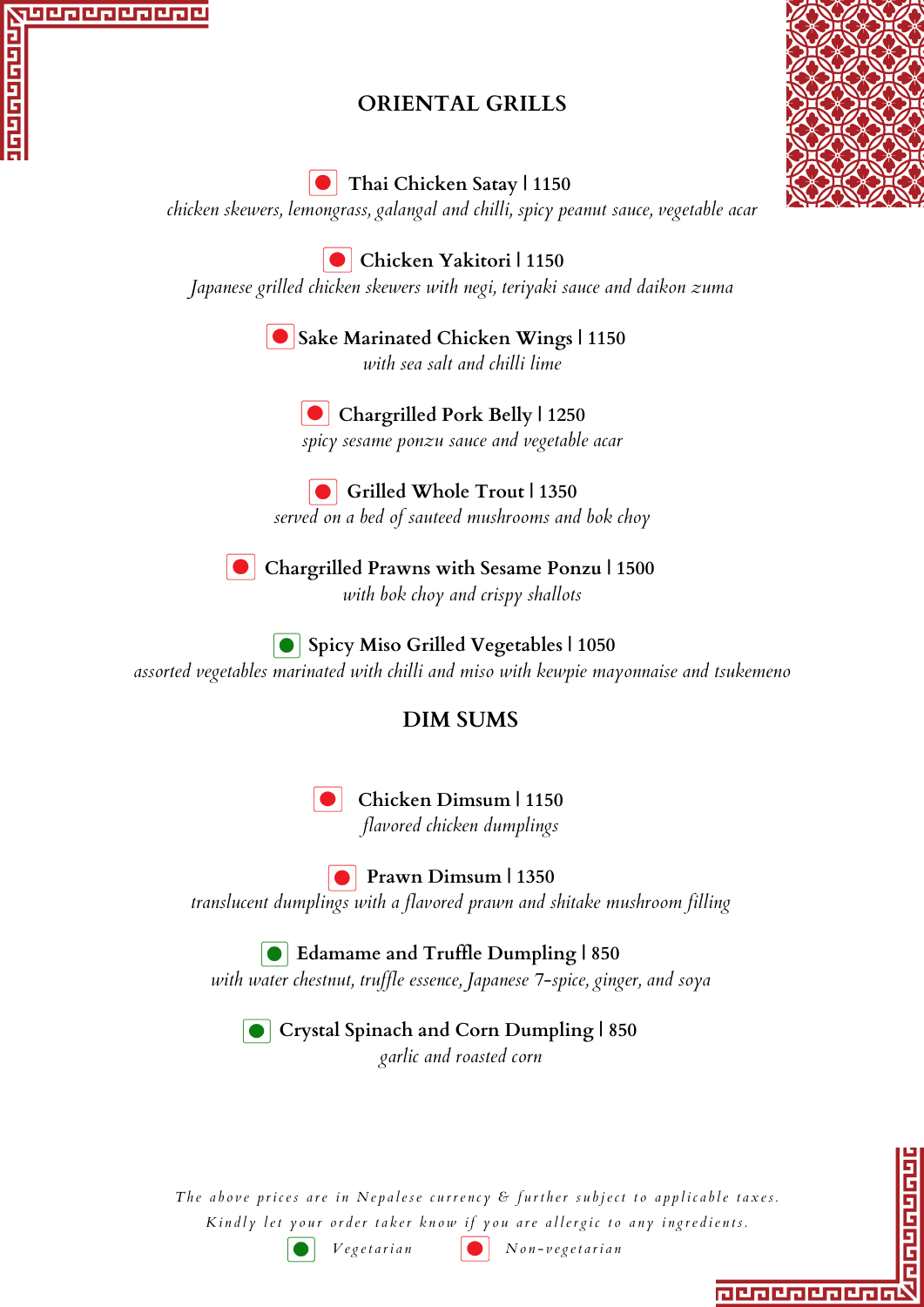

#### **SUSHI**



## **Dragon Roll | 1400**

*avocado, tuna, Japanese mayo, sriracha, spring onion and tobiko*

**California Roll | 1400**

*avocado, cucumber, and crabstick with tobiko tabasco mayonnaise*

**Ebi Tempura Roll | 1400** *tempura prawn, avocado, cucumber, tobiko*

**Conrad Roll | 1400** *salmon outside roll with flamed cheese, spicy mayo, tanuki and spring onion*

**Hot Philadelphia Roll | 1500** *panko fried roll with salmon, tuna, cream cheese with spicy mayonnaise and Asian salsa*

**Spicy Panko Mushroom Roll | 1050**

*fried mushroom with spicy mayo*

**Vegetable California Roll | 1050** *avocado, cucumber, carrot, and pickled radish with cream cheese*

**Hot Philadelphia Tofu Roll | 1150** *panko fried roll with tofu, cream cheese with spicy mayonnaise and Asian salsa*

# **NIGIRI SUSHI**

**Hand pressed sushi**

**Salmon | 1450 Tuna | 1450 Prawn | 1450 Avocado | 1050**

**MORIWASE SUSHI PLATTER-25 pcs | 5000** *hot philadelphia roll, 3 chef choice rolls and nigiri*

**MORIWASE SUSHI PLATTER– 15 pcs | 3000** *2 chef choice rolls and nigiri*

The above prices are in Nepalese currency & further subject to applicable taxes. Kindly let your order taker know if you are allergic to any ingredients. *V e g et a ri a n N o n - v e g et a ri a n*

<u> 26 de el ciento</u> **Nederland**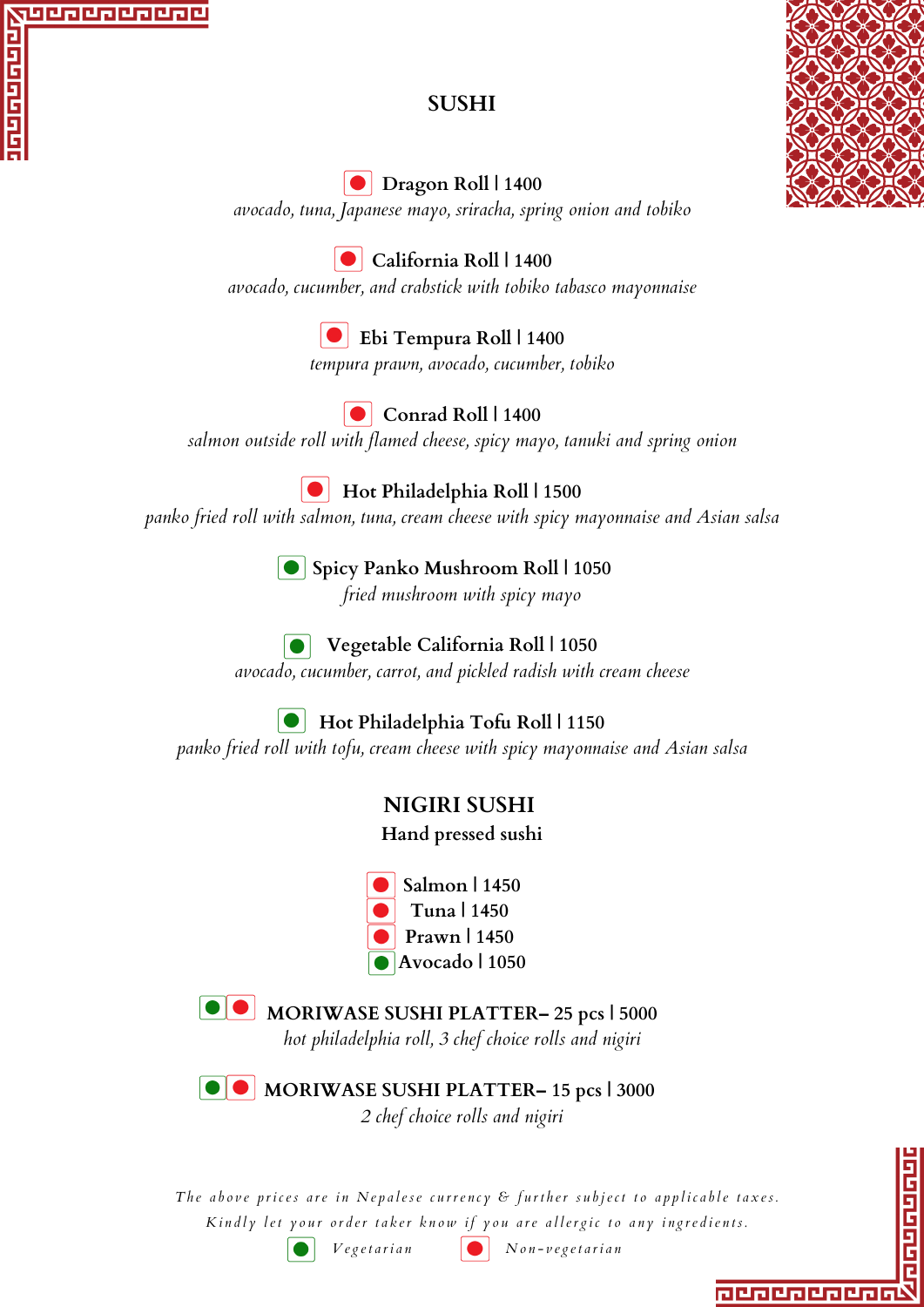

### **PAN ASIAN MEAL BOWLS**



<u> Ønnunnun</u>

<u>in en en en en in</u>

**Vegetable Ramen | 1150** *with shitake, beans & baby corn*

**Pork Soba Noodles | 1450** *with grilled onions, ginger & nori*

**Grilled Chicken Miso Ramen | 1350** *with spinach & crushed peanuts*

**Nyona Seafood Laksa | 1650** *with rice vermicelli, egg, wonton crisps and tofu*

**Nasi Goreng | 1250**

*Indonesian style spiced chicken and prawn fried rice topped with fried egg, chilli sambal, prawn crackers, crispy shallots and pickled vegetables*

**Japanese Katsu Curry- Mushroom and Tofu | Chicken | Pork | 1050 | 1350 | 1450** *Japanese rice served with katsu curry and tsukemeno*

# **MAIN VEGETARIAN**

**Wok Tossed Chinese Greens | 1100**  *with crispy garlic and cashewnuts*

> **Mapo Tofu | 1100** *with chilli bean sauce*

**Stir Fried Broccoli Waterchestnut and Shitake Mushrooms | 1100** *mild garlic, sesame and scallion sauce*

> **Thai Vegetable Curry- Red | Green | 950** *Thai style coconut curry with choice of vegetable*

> > **Ema Shamu Datsi | 950** *Bhutanese cheese, chilli and mushroom stew*

The above prices are in Nepalese currency  $\varepsilon$  further subject to applicable taxes. Kindly let your order taker know if you are allergic to any ingredients. *V e g et a ri a n N o n - v e g et a ri a n*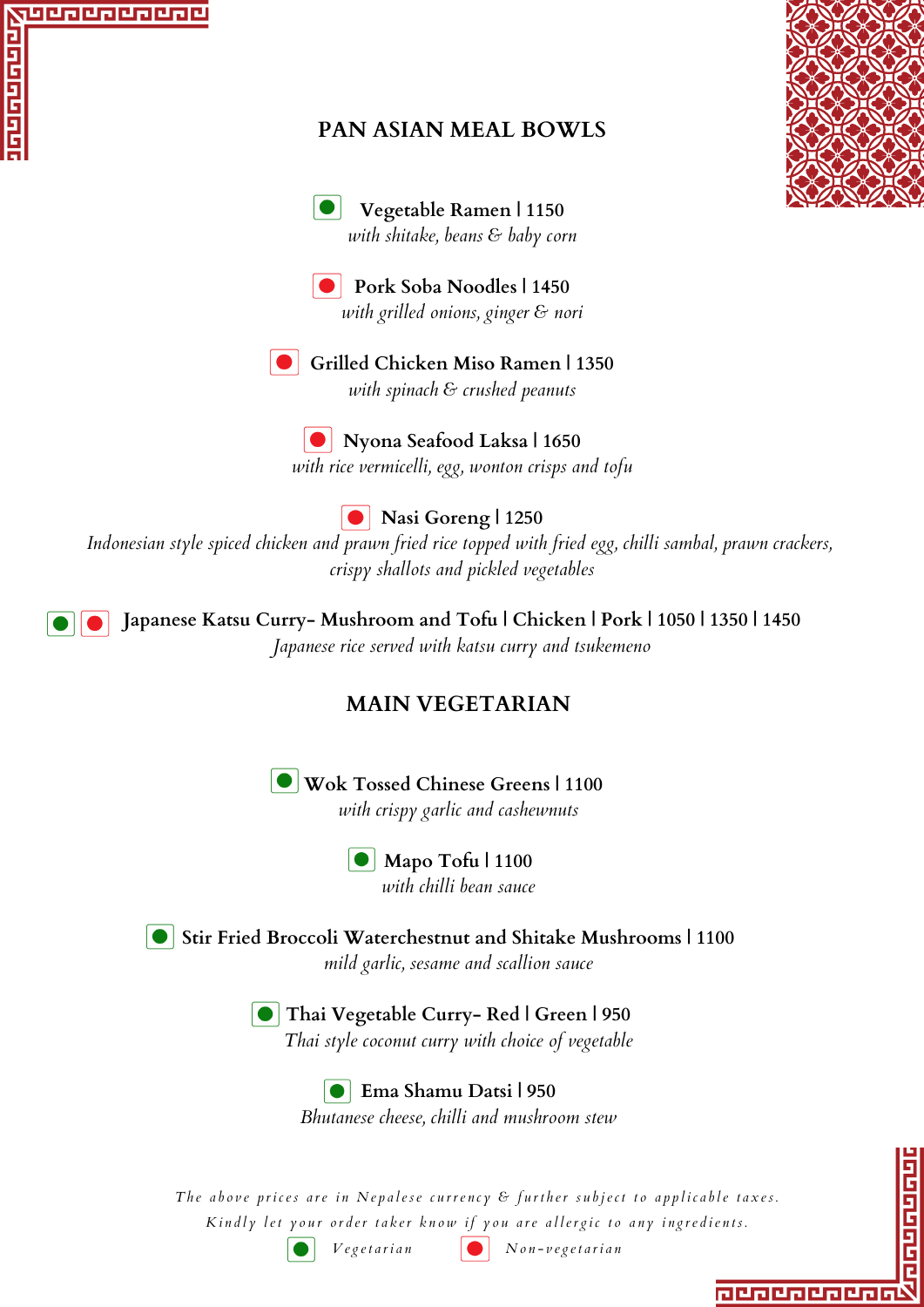# upiupiupiup <u>य प्राप्त प्राप्त पञ</u>

#### **MAINS NON-VEGETARIAN**



<u>in wa wa waisa wa</u>

**Teriyaki Chicken | 1325** *crispy chicken thigh glazed, teriyaki sauce, bokchoy*

**Stir Fried Chicken Hot Basil | 1325** *Thai style chicken stir fried with chilli and basil*

**Hot Pot Shredded Chicken | 1325** *shredded chicken with bamboo shoots and bean sprouts*

**Miso NZ Lamb Chop | 4000** *48hrs miso marinated NZ lamb chops on a bed of bokchoy on a hot sizzling pan*

> **Thai Masaman Lamb Curry | 1450** *mild Thai curry with Indian and Malay influences*

**Thai Red or Green Curry | Chicken | Prawn | 1150 | 1350** *Thai style coconut curry with choice of meat*

> **Buff Broccoli | 1550** *sliced buff stir fried with broccoli in oyster sauce*

> **Burnt Chilli Pork | 1550** *sliced pork loin stir-fried in a smoky chilli sauce*

**Miso Fish | 1550** *48hrs marinated white fish, steamed bok choy, spicy orange ponzu and cilantro*

**Salmon Teriyaki | 2100** *pan seared salmon teriyaki with sauteed asparagus, topped with crispy red onion, cilantro and lime*

> **Prawn in Chilli Sambal | 1650** *bay prawns wok fried in chilli sambal*

The above prices are in Nepalese currency  $\varepsilon$  further subject to applicable taxes. Kindly let your order taker know if you are allergic to any ingredients. *V e g et a ri a n N o n - v e g et a ri a n*